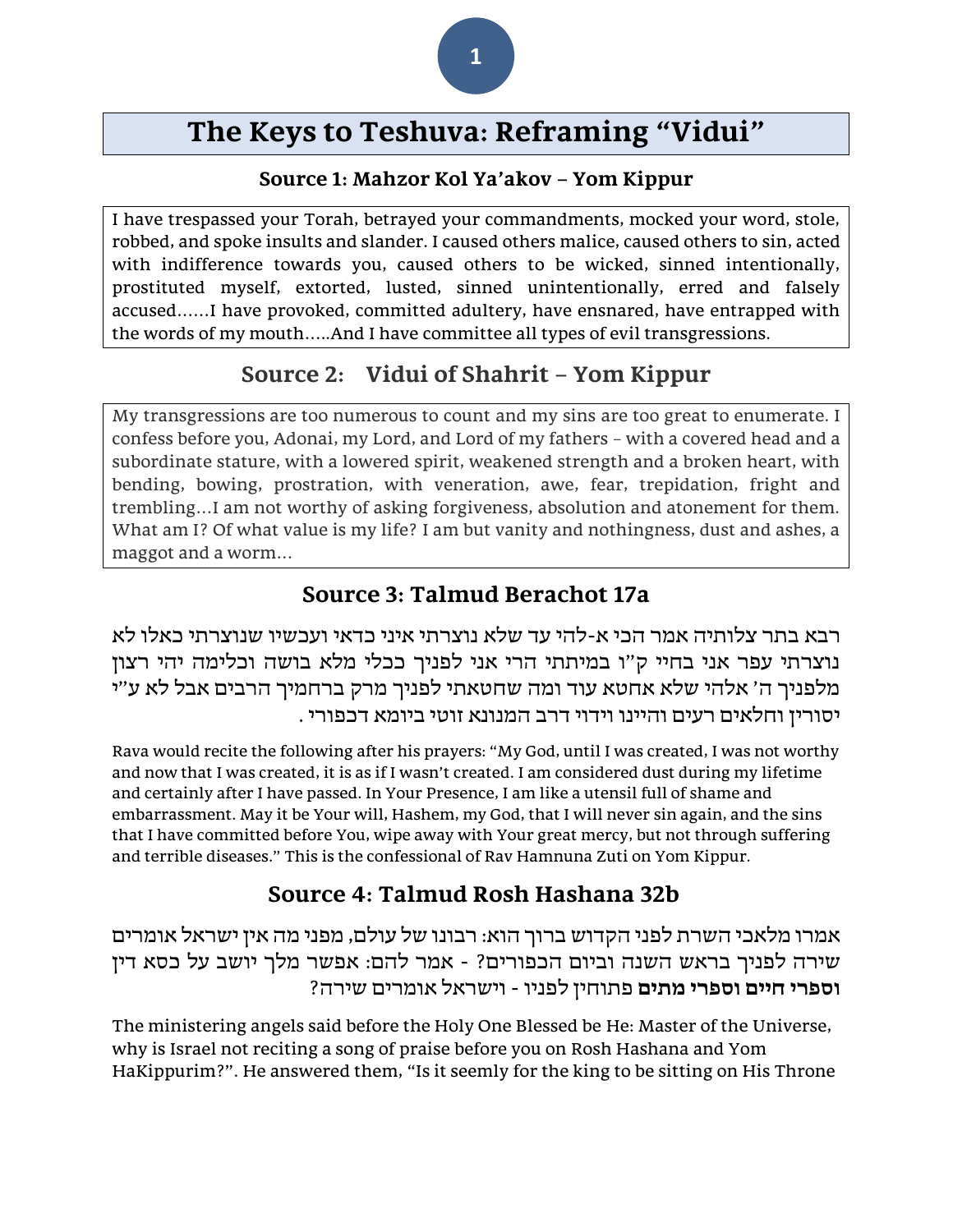of Judgment, with the Books of Life and Death open before Him, and for the people to sing joyful praises to Him?"

#### **Novardok Mussar Practices**

Novardok had its own unique outlook, stressing the total negation of [ego](https://en.wikipedia.org/wiki/Id,_ego_and_super-ego#Ego) and the physical world. Through this, the complete and total focus of a person can be on his spiritual and intellectual side. Like other Mussar schools, Novardok demanded the complete shattering of personal desires, eradicating any vestige of evil habits. For that purpose, students would carry notebooks, in which they would daily enter records of failures and achievements. Before bedtime, they would check their "bookkeeping" and make plans-of-action for correcting faults. One method of "breaking" oneself was by denying oneself the rewards of a sin.

**Students of Novardok participated in deliberately humiliating behavior, such as wearing old, patched clothing, or going to a shop and asking for a product not sold there, such as screws in a bakery. All Novardok students would share their personal belongings with friends to rid themselves of their desires for worldly possessions.**

One pupil related that the purpose of these exercises were not to "put yourself down", as is commonly thought. **The training, in fact, promoted the opposite; it gave the students the emotional freedom from the chains of public approval. They discovered that the fear of embarrassment was actually much greater than the reality. This strengthened their confidence to do the right thing, oblivious to what others might think.**

**Source 5: Rambam, Laws of Teshuva 1:1**

# כשיעשה תשובה וישוב מחטאו **חייב להתודות לפני הא-ל ברוך הוא**

When one engages in repentance and returns from one's sin, one must perform a confessional before the Almighty

# **Source 6: Mishna Yoma Ch. 8 – The Source of טהרה/Purity**

אָמַר רִבִּי עֵקִיבָא: אַשְׁרֵיכֶם יִשְׂרָאֵל! לִפְנֵי מִי אַתֶּם מִשַּׁהֲרִין, וּמִי מִטַּהֵר **ֶא ְׁת ֶכם? ֲא ִבי ֶכם ֶש ַּב ָּש ַמִים**, ש ֶׁ נ ֶׁאֱ מַ ר: )יחזקאל לו,כה( "וְ זָרַ קְ ת ִּ י עֲלֵיכֶׁ ם מַ יִּם ְטְהוֹרִים וּטְהַרְתֵּם"; וְאוֹמֵר: (ירמיה יז,יג) "מִקְוֶה יְשְׂרָאֵל יי", מָה מִקְוֵה מִטַּהֶר .<br>אַת הַטְמֵאִים, אַף הַקֲדוֹשׁ בָּרוּךְ הוּא מִטַּהֵר אֵת יִשְרָאֵל

Rabbi Akiva said, "Happy are you Israel! See before whom you purify yourselves, and who it is that purifies you? Your father in Heaven! As it is written, 'And I will throw pure water upon you, and you will be purified.' (Ezekiel 36:25) And it is written, 'The Mikvah [ritual bath/purifying pool] of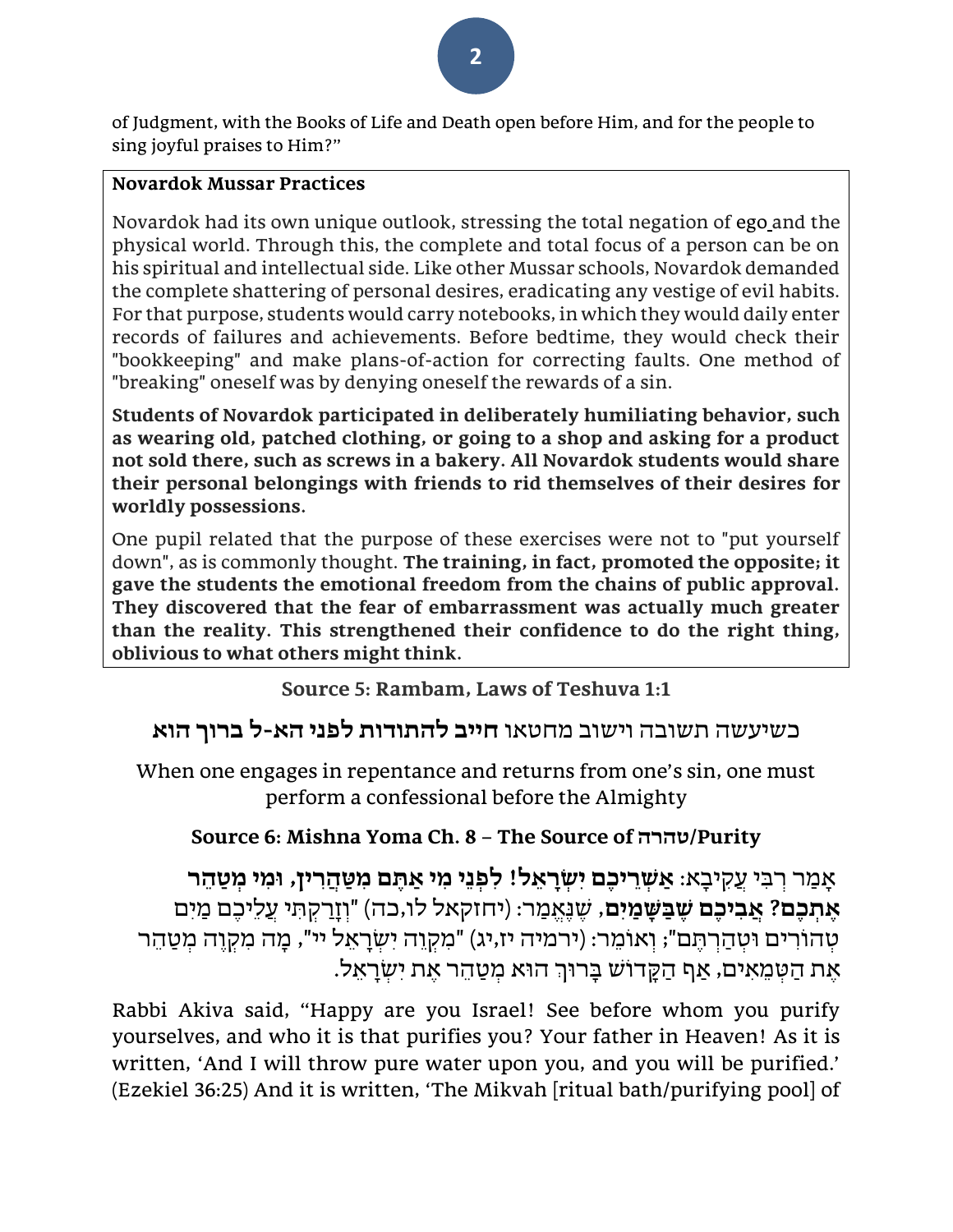Israel is God.' (Jeremiah 17:13) Just as a Mikvah purifies those who are impure, so does the Holy One purify Israel."

#### **Source 7: Talmud Ta'anit 30b**

#### **יום הכפורים משום דאית ביה סליחה ומחילה**

Yom Kippur [is a joyous day] because there is forgiveness and exoneration.

#### **Source 8: Rav Tzadok HaKohen "Tzidkat HaTzadik" 154**

[קנר] בשם שנריך אדם להאמיו בהש"י נריך אח״כ להאמין בעלמו . ר״ל שיש להש״י עסק עמו ושאינט פועל בטל שבין לילה כו' וכחיתו שדה שלאחר מיססם נאבדו ואינם. רק לריך להאמין כי נפשו ממקור החיים יח"ש והש"י מסענג ומשתפשע בה כשפושת רטט . וזה פי' ויאמינו

Just as a person must have faith in Hashem, so too, afterwards, a person must have faith in oneself. That means to say that Hashem may He be Blessed is involved with him, that he is not a random creature and a beast of the field, that after their death they are lost and non-existent. But he must belief that his soul originates in the Source of all Life (Blessed be His name] and that Hashem May He be Blessed revels in man performing His will.

#### **Source 9: Rabbi Dr. Abraham J. Twerski, Letters to My Children p. 16**

I have been accused of having a one-track mind, and I plead guilty as charged. I have indeed said that with the exception of those psychiatric disorders that are of physiologic causation, e.g., bipolar disorder, **all psychological disorders are due, at least in part, and sometimes entirely, to low self-esteem.** 

**Source 10a): Sefer Devarim Ch. 26**

ָּכִי תִכַלְּה לַעָשֶׂר אֶת־כָּל־מַעְשַׂר תִּבוּאָתִךְ בַּשָּׁנָָה הַשִּׁלִישָׁת שִׁנַת הָמַעֲשֶׂר וְנָתַתָּה לַלֵּוִי לַגֵּר לַיָּתְוִם וְלָאַלִמְנָה וְאָבִלוּ בִשְעֲרֶיִךְ וְשָבָעוֹ: « וְ**אָמַרְתָּ לְפִנֵּי** יְהוָה אֱלֹהֶיֹךְ בִעֲרֹתִי הַקְּדֵשׁ מִן־הַבַּיִּת וְגַם נִתַתְיו לַלֵּוִי וְלַגֵּר לַיָּתְוֹם וְלָאַלְמָנֶה בְּכָל־מִצְוָתְךָ אֲשֶׁר צוִיתָגִי לְא־עָבְרָתִי מִמִצְוֹתֶיָךָ וְלֹא **ְשָׁבָחְתִּי**: ידּ לְא־אָבַ<sup>ֹּ</sup>לְתִּי בְאֹנִי מִמֶּוֹנּוּ וְלְא־בָעֲרְתִּי מִמֶּוּוּ בְטָמֵא וְלְא־נָתַתִּי מִמֶּוּוּ לְמֶת שָׁמַעִׁתִּי בִקוֹל<sup>י</sup>יְהוָה אֵלֹהָי עָשִׂיֹּתִי כִּכֹל אֲשֶׁר צִוִּּיתָנִי: <sub>י</sub>ָּי הַשְׁקִיפָה מִמְעֹוֹן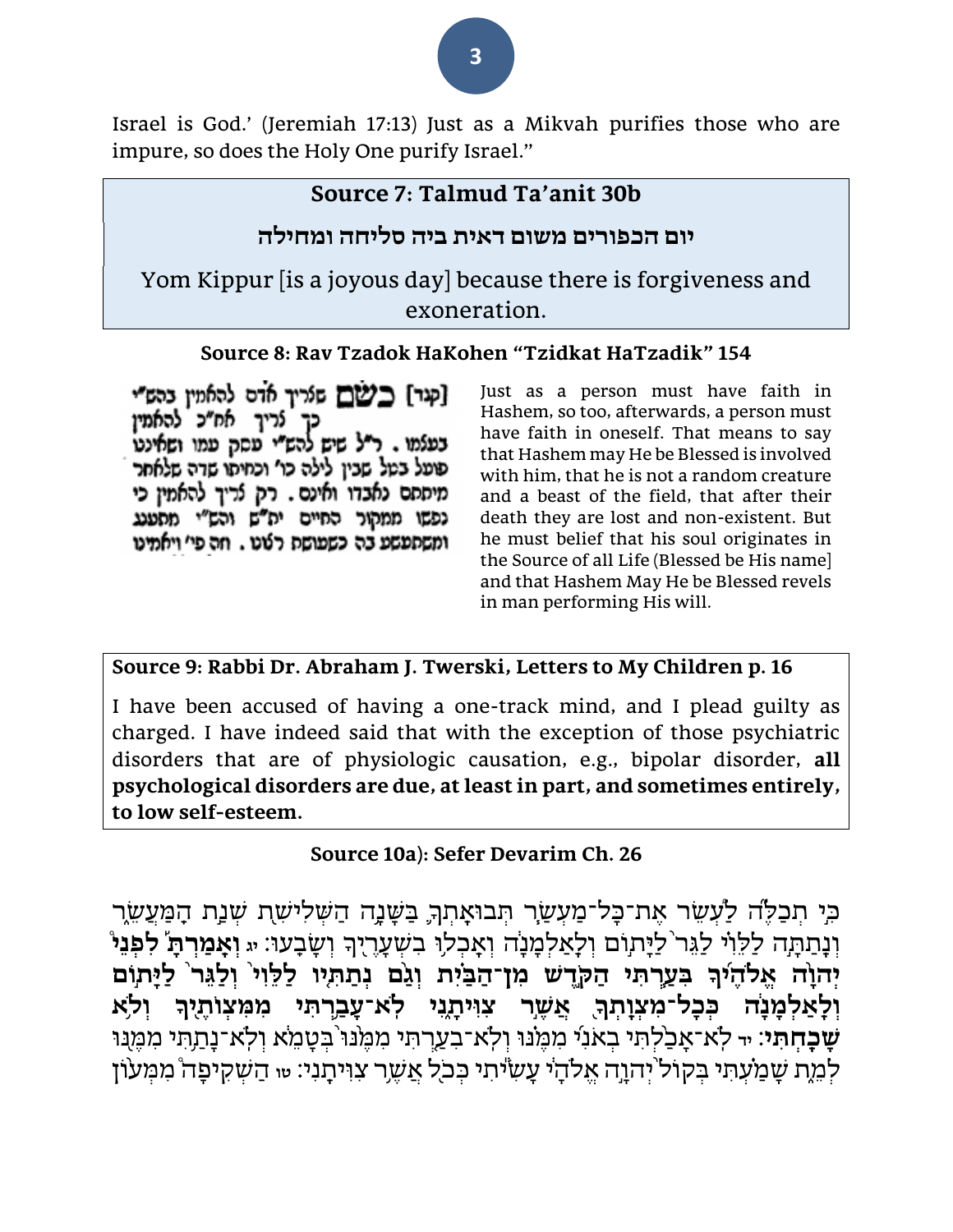קַדְשִׁךְ מִן־הַשָּׁמַיִּם וּבָרֶךְ אָת־עַמְּךְ אֵת־יִשְׂרָאֵל וְאֵת<sup>ְ</sup>הָאֲדָמָה אֲשֶר נָתַתָּה לֵנוּ ְּכָ*אֲשֶׁר נִשְׁבַּעָּתַ* לָאֲבֹתֵינוּ אֶרֶץ זַבֲת חַלַב וּדְבָשׁ:

26:12 When you have finished taking all the tithes of your grain for the third year, which is the special tithe year, you must give them to the Levite, and to the foreigner, orphan and widow, so that they will eat their fill in your settlements .

**26:13 You must then make the following declaration before God your Lord:I have removed all the sacred portions from my house. I have given the appropriate ones to the Levite and to the orphan and widow, following all the commandments You prescribed to us. I have not violated your commandment, and have forgotten nothing .**

26:14 'I have not eaten [the second tithe] while in mourning. I have not separated any of it while unclean, and I have not used any for the dead. I have obeyed [You], God my Lord, and have done all that You commanded me.

26:15 'Look down from Your holy habitation in heaven, and bless Your people Israel, and the land that You have given us, the land flowing with milk and honey that You swore to our fathers'.

#### **10b) Rashi**

**בערתי הקדש מן הבית** - זה מעשר שני ונטע רבעי, ולמדך שאם שהה מעשרותיו של שתי שנים ולא העלם לירושלים, שצריך להעלותם עכשיו:

I have removed all the sacred portions from my house- this is Ma'aser Sheni and Neta Revai – to teach us that if he tarried and left the ma'aserot of these two years and did not bring them up to Jerusalem, that he must do so now

#### **This mitzvah is known as "Vidui Ma'aser" Source 11: Commentary of Minhat Hinuch**

**ועלה בדעתי לומר דאפשר דמצות וידוי אינו אם נתן מתנותיו כראוי בכל שנה כיון דהכל עשה יפה בעתו למה יתודה והלא לא חטא כלל** ולמה נקרא וידוי מעשר ע' בתוי"ט שמביא בשם החכם ספורני הטעם דנקרא וידוי והוא דרך הפשט רק אם השהה המתנות ומבערן אז מתודה לאחר הביעור ושייך לשון וידוי שאומר אף שלא עשה כראוי מ"מ תיקן וביער הקודש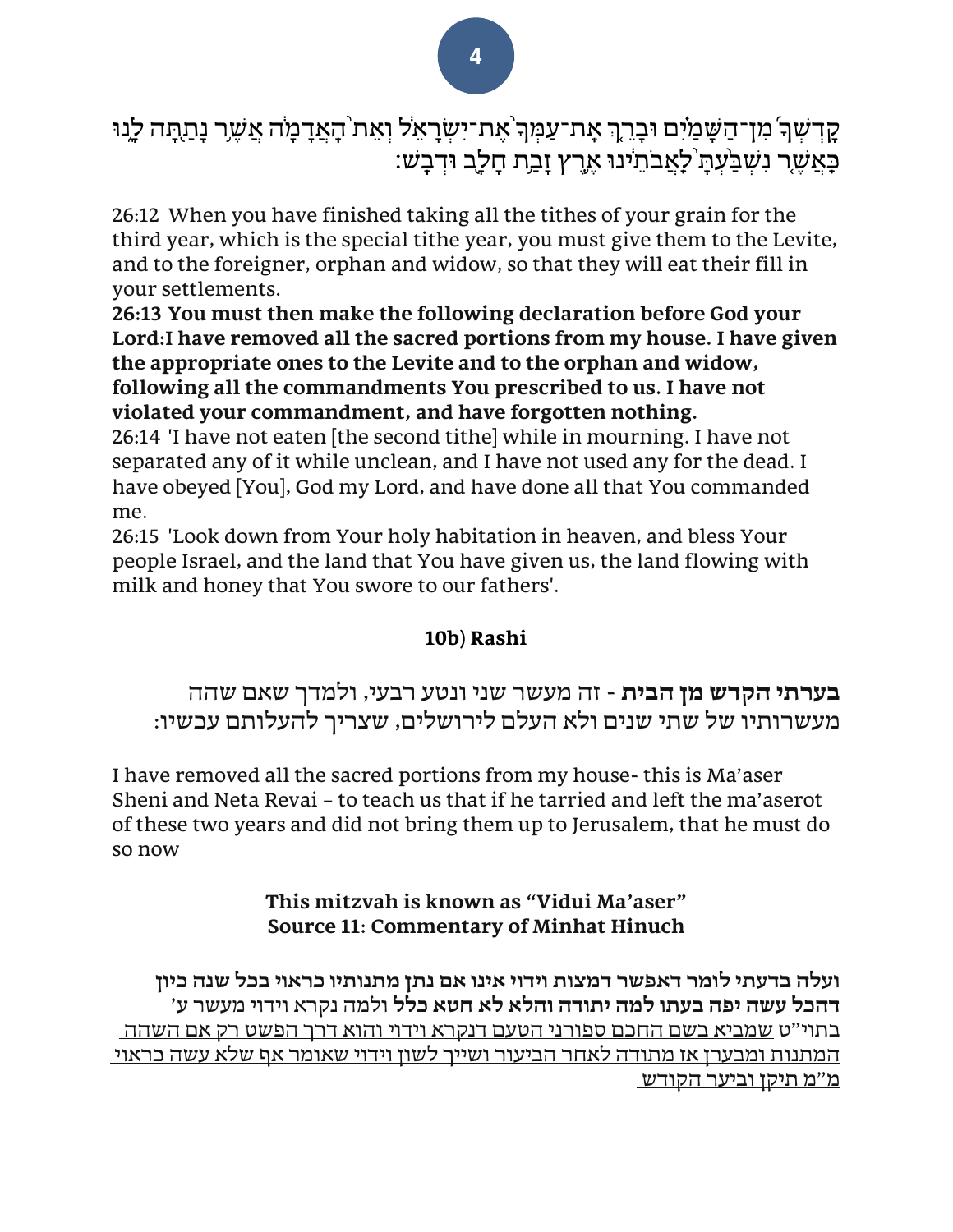It occurred to me that it's possible that the mitzvah of vidui does not apply when he gave the proper gifts each year, because since he did everything properly, at the correct time, why would he confess? After all, he did not sin at all! See Tosafot Yom Tov who cites Hahacham Seforni, who says that the reason it is called "vidui ma'aser" is that it only applies if he delayed giving the requisite gifts, and then has to remove them from his house, then he confesses after he removes them, and so the term "vidui" would be appropriate, as if to say, "though I have not done everything properly, nevertheless, I rectified the error by removing the holy food from my house…

#### **Source 12a): Talmud Sotah 32b**

#### **תניא, רשב"י אומר: אדם אומר שבחו בקול נמוך, וגנותו - בקול רם; שבחו בקול נמוך - מן וידוי המעשר, גנותו בקול רם - ממקרא ביכורים**.

It has been taught: R. Simeon b. Yohai said: A man should recount what is to his credit in a low voice and what is to his discredit in a loud voice. **That he is to recount what is to his credit in a low voice [is learnt] from the confession made at the presentation of the tithe, and what is to his discredit in a loud voice from the declaration made at the offering of the first-fruits**.

#### **12b) Rashi**

#### **שבחו** - לא עברתי ממצותיך ולא שכחתי )דברים כו( היינו שבח עצמו I have not violated your commandment, and have forgotten nothing ie praise of himself

#### **Source 13: Encyclopedia Talmudit:**

**וידוי זה אינו וידוי על עוונות**, שהרי אינו מתודה אלא כשעשה כדין, כמו שכתוב לא עברתי ממצותיך ולא שכחתי,7 והוא אומר בוידוי זה שבח עצמו, שלא עבר על מצות ה' , שכן ציונו הקדוש ברוך הוא להתודות לפניו בהוצאת משפטי המעשרות והתרומות ולהתנקות מהם גם במאמר כמו שאנחנו נקיים מהחזיק בהם בפועל , **וכל מי שמודה מה שעשה, הן טוב והן רע, נקרא וידוי , שכשהאדם יאמר חשבון מעשיו לפני ה', הן כשעבר על מצות ה' והן שעשה כמצות ה', נקרא בשם וידוי** . יש שכתבו שוידוי מעשר אף הוא בגדר של וידוי עוונות, שמתודה על שהשהה המעשרות אצלו עד סוף שלש שנים .

Anyone who admits what they have done, good or bad, is performing "vidui". When a person recites the list of his deeds before God, whether he transgressed God's commands or performed them, he is reciting vidui.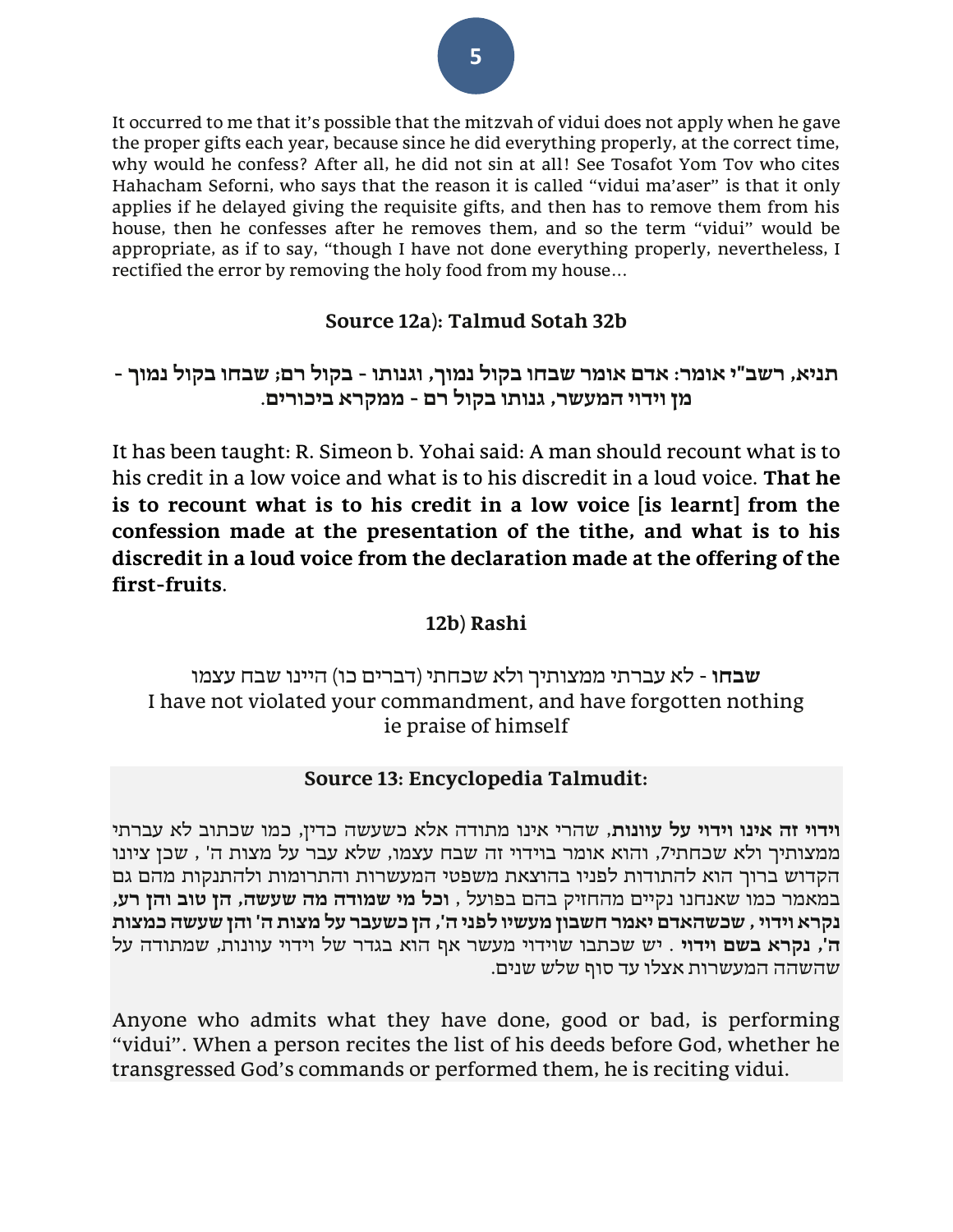This term is used by Chazal to describe one's proper accounting upon the completion of correctly tithing produce. Hence, when we introspect and enumerate our mistakes, we grow in our self -awareness as part of our overall understanding of our achievements as well.

#### **Source 14a): Rav Avraham Yitzhak HaKohen Kook – Ein Aya – Ma'aser Sheni**

וככל מדה טובה ומעגל טובי. ע״כ נתנה לנו תורה דרך להערה, שצריך האדם שישמח ג״כ לפעמים גם בביטוי שפתים, על מעשה הטוב אשר עשה. וכפי המדה הראויה, לחזק לבבו בעבודה, ולשמח נפשו בפעלי יושר כתורה וכמצוה, ראוי שןתן מצא בנפשו

קורת רוח, וימלא שמחה ושלוה, ולא יהיי תמיד בעיניו כרשע וכמקצר, גם במקום שיצא באמת ידי חובתו. ע״כ כשם שיש תועלת גדולה לתיקון הגפש בוידוי העונות, כן יש ג״כ תועלת לפרקים קבועים, שאמנם רחוקים הם ואינם תדירים כ״כ כוידוי של החטאים, כרי שלא יזוח עליו לבבו ויהי גוטה לעצלה לגאוה ולשרירות לב, אבל לפרקים תמצא תועלת לעבדי די ישרי דרך גיכ בוידוי המצות, למען ישמת כהם כלככו ויתוק ארחות חייו בדרך ד׳. ע״כ הוקבעה מצות וידוי עם מצות הפרשת המתנות המתוייכות, שהן כוללות בקרבן את כלל כל חיובי התורה והשכל, שהם בכלל שש מערכות, דהיינו,

**14b) "Rav Kook Torah"**

There is an unusual mitzvah performed twice every seven years. It is called Viduy Ma'aser - literally, 'Tithing Confession.' But this is not a confession in the usual sense. The individual goes to Jerusalem and publicly declares that he has fulfilled all his obligations regarding *terumot* and *ma'aserot*, the various tithes of agricultural produce distributed to the *kohanim*, the Levites, and the poor.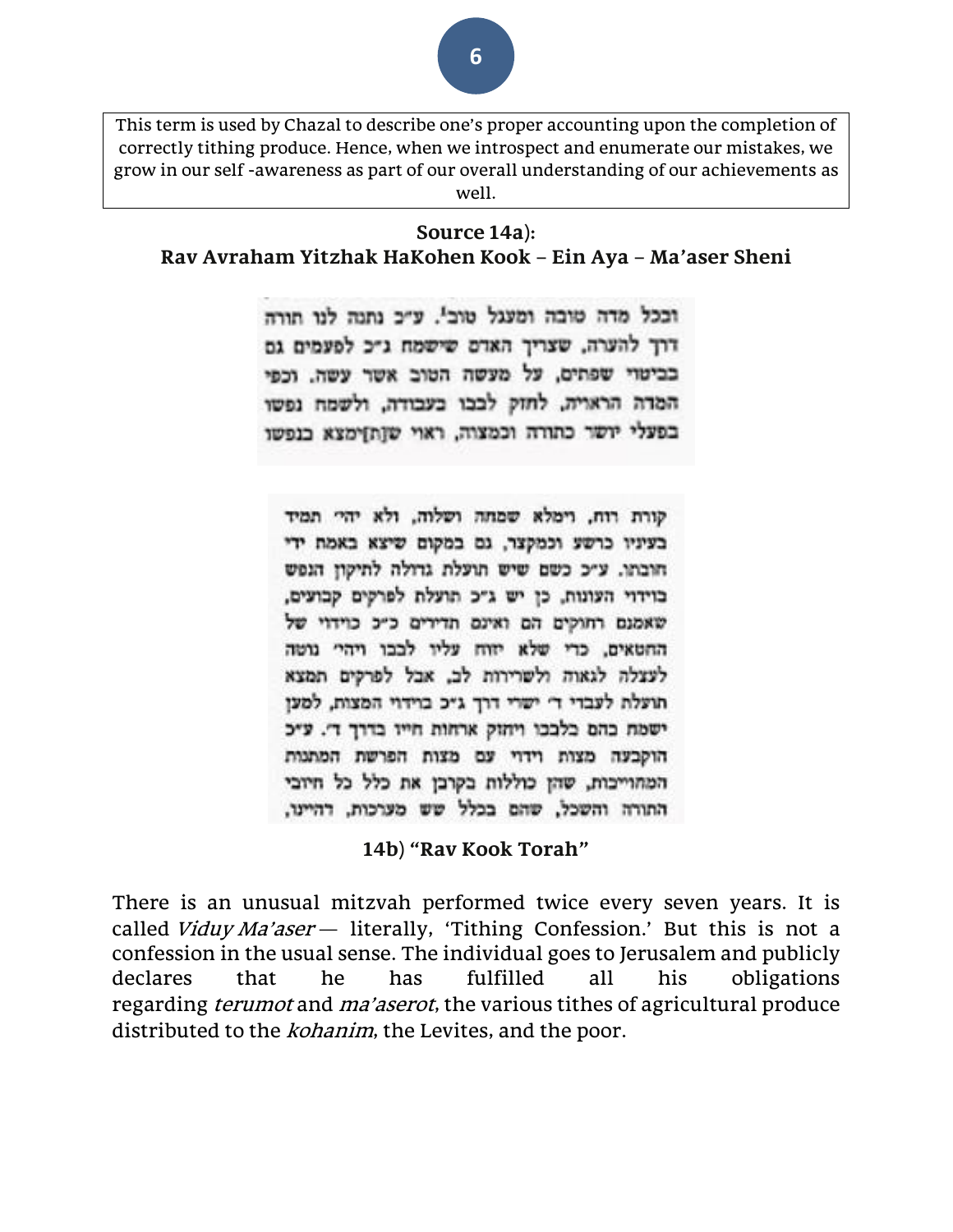

We do not find a *viduy* of this nature for any other mitzvah. What is the purpose of this unusual declaration? And why is it performed so infrequently?

#### Appreciating Achievements

If we seek to continually improve ourselves, we need to to be fully aware of the true extent of our moral and spiritual responsibilities  $-$  whether helping others, refining character traits, or performing acts of holiness. Even when we are completely dedicated to pursuing the path of goodness, we will still be far from fully fulfilling our obligations. This is the attitude of the truly righteous. They see themselves as lacking in good deeds and kindness. This critical self-image saves them from pretentiousness and arrogance, and graces them with a sincere modesty.

**However, we must be careful not to be overly self-critical.** We should not let this attitude deny us a sense of joy and satisfaction in our accomplishments. For this reason, the Torah teaches that we should rejoice in our good deeds. **In the proper measure, this contentment bolsters our resolve in serving God, in the performance of mitzvot and acts of kindness. It is correct to feel a measure of satisfaction and well-being, and not always regard our actions as flawed and inadequate when we have acted properly.**

In short: we need set times for regular viduy, to admit our mistakes and faults, so that we may refine our character traits and improve our actions. But we also need set times for a *positive viduy*, to express our recognition when we succeed in meeting our obligations and spiritual goals.

This positive declaration, however, should be less frequent than our periodic soul-searching. We must avoid the degree of self-satisfaction that can lead to smugness and complacency. Thus Viduy Ma'aser is performed only twice in seven years.

#### Balanced Self-Image

Why did the Torah establish this positive viduy specifically with regard to terumot and ma'aserot? The beauty of tithing is that it encompasses all aspects of the Torah's obligations. It contains both positive and negative mitzvot — giving ma'aserot as well as the prohibition not to eat untithed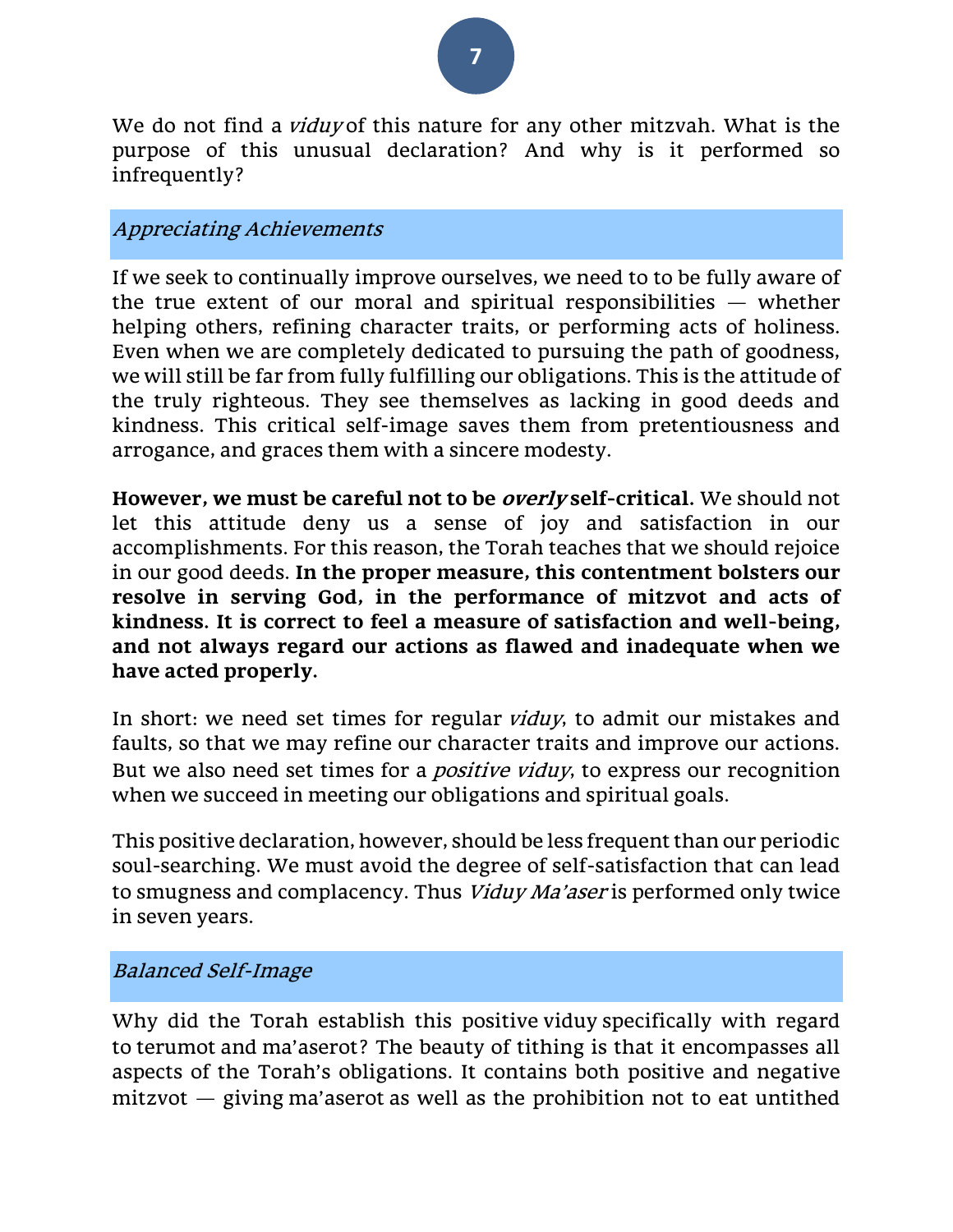produce. It involves our responsibilities toward others — gifts to the Levites and the poor  $-$  as well as responsibilities toward God  $-$  the special holiness of terumah. And it reflects both obligations of the individual — the farmer's obligation to tithe  $-$  and society as a whole  $-$  support of the kohanim and their spiritual service for the nation.

**Thus, tithing encompasses all of the foundations of our ethical responsibilities. Viduy Ma'aser teaches us that we should not judge ourselves too harshly, but strive for a balanced self-image, with the ability to derive satisfaction from our accomplishments.** This more accurate outlook allows us to see ourselves more clearly, providing strength to overcome negative traits and habits. We are aware of disappointment in our failings, as well as genuine pride and happiness in our successes.

Despite the importance of this declaration, the Torah sought to impress a measure of modesty. **Unlike the loud declaration of Bikkurim (firstfruits), Viduy Ma'aser is recited quietly (Sotah 32b).** Furthermore, we demonstrate our reticence at praising ourselves by delaying the viduy until the very last moment – the end of the last day of the Passover holiday.



חייו בדרך ה׳.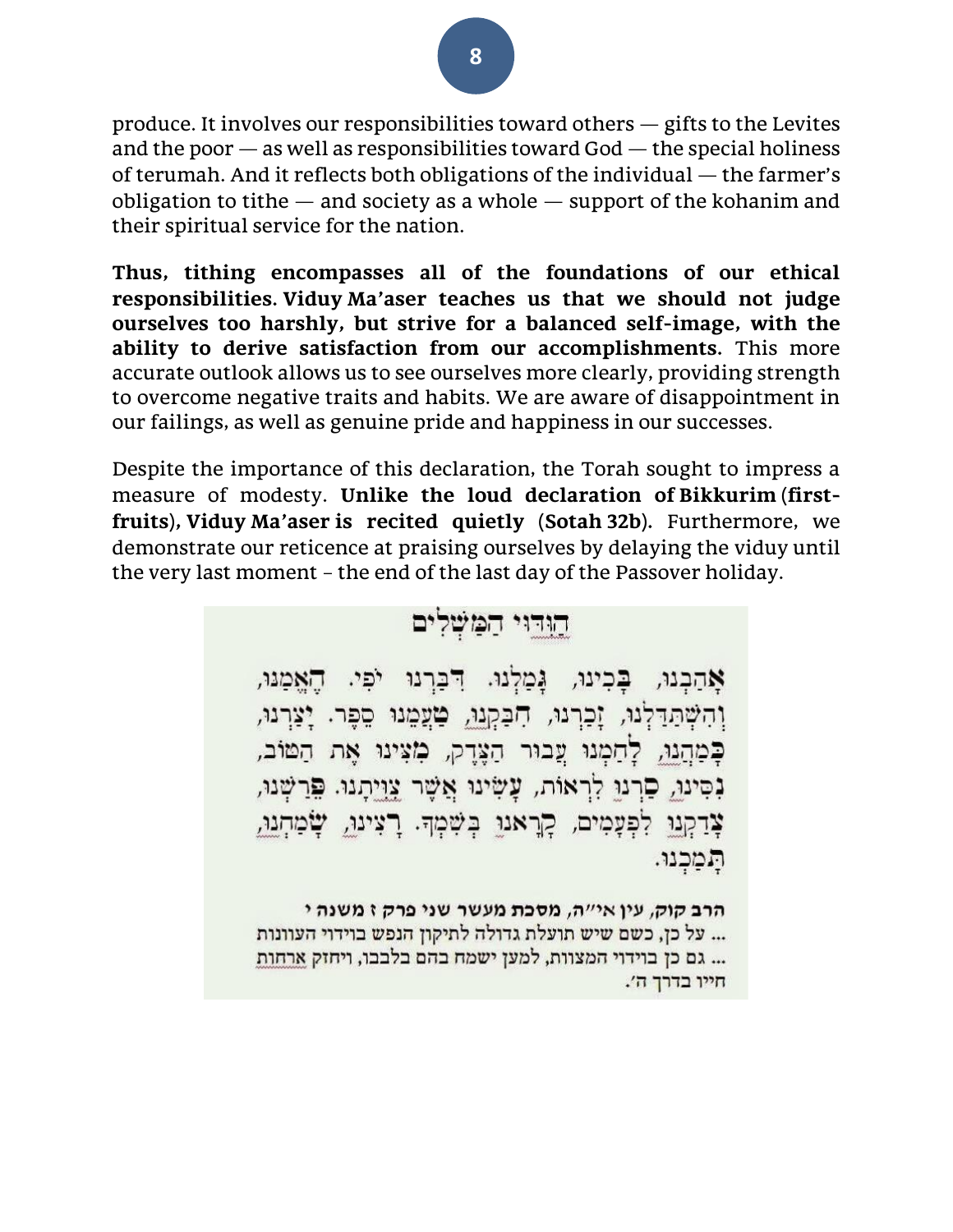Ahavnu - We have loved, Bachinu - we have cried, Gamalnu - we have given back, Dibarnu Yofi - we have spoken great things! He'emanu - We have believed, V'hishtadalnu - and we have given our best effort, Zacharnu - we have remembered, Chibaknu - we have embraced, Ta'amnu sefer - we have chanted Your book! Yatzarnu - We have created, Kamanu - we have yearned, Lachamnu avur hatzedek - we have fought for justice! Mitzinu et hatov - We have done all the good we could do, Nisinu - we have tried, Sarnu lirot - we have turned aside to see, Asinu asher tzvitanu - we have done as You have commanded us! Peirashu - We have learned interpretations of Torah, Tzadaknu lifamim - sometimes we have even been righteous, Karanu b'shimcha -we have called out Your Name! Ratzinu - We have been steadfast in our will, Samachnu - we have rejoiced, Tamachnu - we have been there to support one another.

## **Source 15: Tehilim 34:15**

-**טו** סור מֵרָע, וַעֲשֶׂה **1**5 Depart from evil, and do good; טוֹב; ַבַּקֵשׁ שַלוֹם וְרַדְפָהוּ. seek peace, and pursue it.

## **Source 16: Menachem Weitzmann, Yeshivat Ma'a lot**

**האדם מתקן את דרכיו, הן בשובו מחטאיו ואמירתו: "חטאתי עויתי פשעתי", בחינת "סור מרע", והן בתקנו את פירותיו על פי ציווי ה', ואמירתו: "לא עברתי ממצוותיך ולא שכחתי", בחינת "ועשה טוב".** שני תיקונים אלה, הנעשים בדרך של וידוי, נובעים מידיעתו כי המציאות נובעת ממקור הטוב, מן החסד העליון המחיה ומחדש אותה, והנותן לאדם כח ויכולת לפעול בעולם ולתקנו על מנת להביאו אל תכליתו הטובה .

## **Source 17: Rabbi Reuven Brand, quoting Rabbi JB Soloveitchik:**

#### **Repentance is grounded in two principles:**

1. On the power within man to accuse himself, and his ability to see himself as unworthy and inferior. In the confessional declaration on Yom Kippur "But Thou art righteous in all that is come upon us; for Thou has acted truthfully, but we have wrought unrighteousness," the wonderful power of total, unreserved selfaccusation is expressed.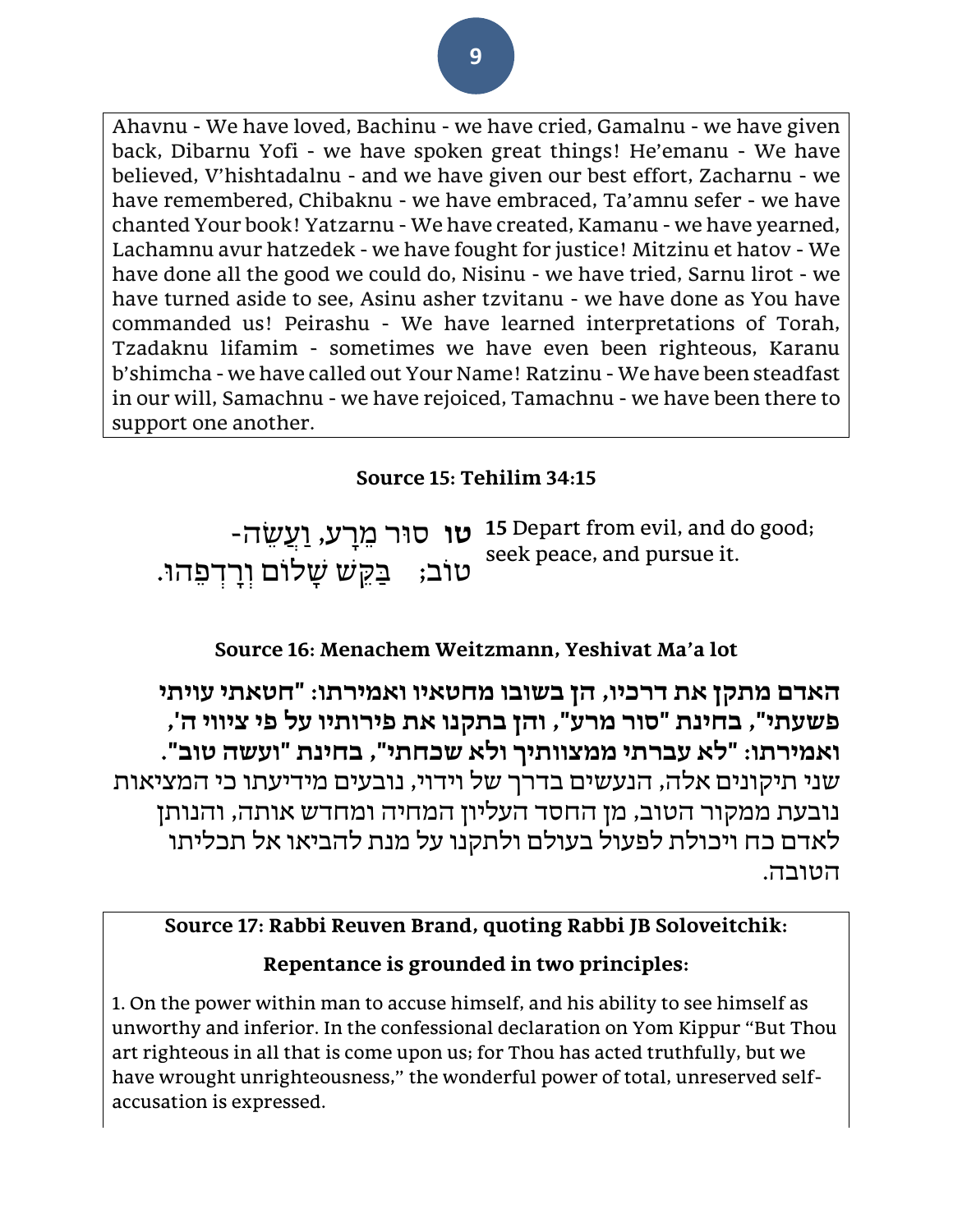2. On the great ability of each individual to cleanse himself, **to grasp that the boundless spiritual forces hidden away within the human personality (including that of even the greatest sinner) drive one towards return to God. On the ability of man to raise himself to the greatest heights, if he but wishes it, though he has sunk to the abysmal depths of impurity.** The second principle is just as important as the first. A person is unable to repent if he lacks the courage to blame and to condemn himself. Regret is impossible without recognition of sin. **On the other hand, one cannot imagine recognition of sin and commitment for the future unless man believes in his creative faculties and ability, and in the powers of his soul that help him to sanctify himself.** 

# **Source 18a) Devarim Ch. 30**

11

ָּכֶּי הַמִּצְוָה הַזֹּאת <u>אַשֶׁ</u>ר אָנֹכִי מִצַוּךְ הַיֹּיֶם לְא־נִפְלָאת הִוא מִמִּךְ וִלֹא רְחֹקֶה הְוא:

Surely, this Instruction which I enjoin upon you this day is not too baffling for you, nor is it beyond reach.

12

ֹלֹא בַשֶּׁמַיֶּם הָוָא לֵאמֹר מִי יַעֲלֶה־לֵנוּ הַשָּׁמַיְּמַה וְיִקַחֶהָ לַנוּ וְיַשְׁמִעֲנוּ אֹתָה וְנַעֲשֶׂנֵה:

It is not in the heavens, that you should say, "Who among us can go up to the heavens and get it for us and impart it to us, that we may observe it"?

13

וְלְא־מֵעֵבֶר לַיָּם הִוָא לֵאמֹר מִי יַעֲבָר־לָנוּ אֶל־עֵבֶר הַיָּם וְיִקָּחֶהָ לָנוּ וְיַשְׁמִעֵנוּ אֹתָהּ וְנַעֲשָׂנָָה:

Neither is it beyond the sea, that you should say, "Who among us can cross to the other side of the sea and get it for us and impart it to us, that we may observe it"?

14

(ס) כִּי־קָרְוֹב אֵלֶיךָ הַדָּבָר מִאֹדְ בִּפְיִךְ וּבְלִבְבְךָ לַעֲשֹתְוּ: (ס

No, the thing is very close to you, in your mouth and in your heart, to observe it **.**